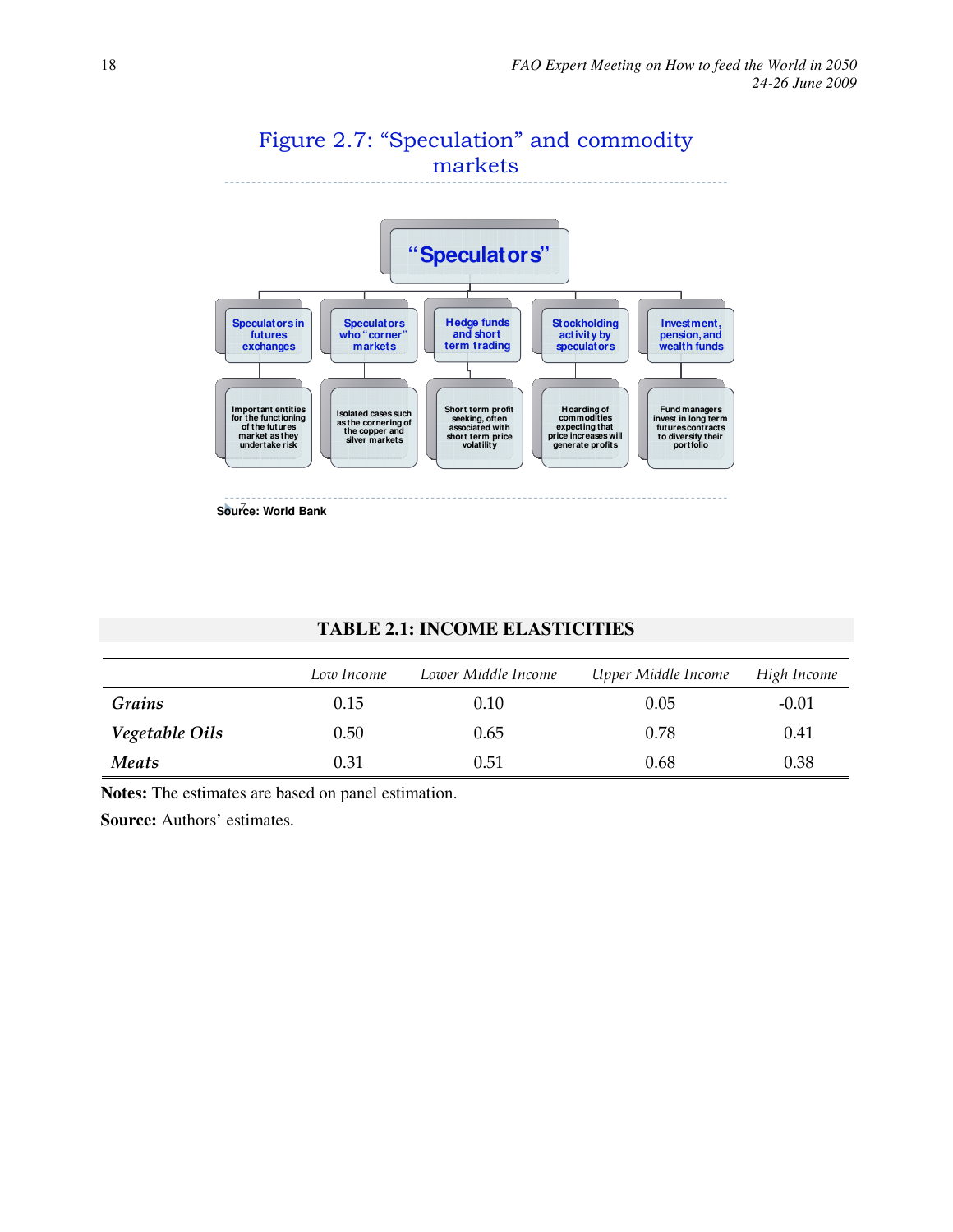| <b>INDEX</b>           | $\mu$                     | $\pmb{\beta}_1$          | $\beta$                  | $100^{\circ}$ B <sub>3</sub> | $Adj-R^2$ | <b>ADF</b> |
|------------------------|---------------------------|--------------------------|--------------------------|------------------------------|-----------|------------|
| Non-Energy             | $3.03^{\circ}$<br>(6.54)  | $0.28^\circ$<br>(5.24)   | 0.12<br>(0.68)           | $-0.01$<br>(0.02)            | 0.90      | $-3.35**$  |
| Metals                 | $3.77^{\circ}$<br>(4.80)  | $0.25^{\circ}$<br>(3.14) | $-0.17$<br>(0.60)        | $1.93^{\circ}$<br>(2.31)     | 0.82      | $-3.30**$  |
| Fertilizers            | $3.58^{\circ}$<br>(4.12)  | $0.55^\circ$<br>(4.79)   | $-0.30$<br>(0.95)        | 0.39<br>(0.48)               | 0.81      | $-3.97***$ |
| Agriculture            | $2.51^{\circ}$<br>(6.90)  | $0.26^\circ$<br>(5.54)   | $0.33^{\circ}$<br>(2.43) | $-0.99^{\circ}$<br>(2.73)    | 0.90      | $-3.81***$ |
| <b>Beverages</b>       | $1.83^{\circ}$<br>(3.10)  | $0.38^\circ$<br>(4.87)   | $0.55^{\circ}$<br>(2.63) | $-3.12^{\circ}$<br>(5.22)    | 0.76      | $-4.95***$ |
| Raw materials          | $1.85^{\circ}$<br>(4.16)  | $0.11^{\circ}$<br>(2.15) | $0.51^{\circ}$<br>(3.15) | 0.08<br>(0.19)               | 0.91      | $-3.15**$  |
| Food                   | $2.91^{\circ}$<br>(7.11)  | $0.27^\circ$<br>(4.93)   | 0.21<br>(1.39)           | $-0.71$<br>(1.80)            | 0.85      | $-3.85***$ |
| Cereals                | $3.13^{\circ}$<br>(5.94)  | $0.28^{\circ}$<br>(4.23) | 0.17<br>(0.89)           | $-0.87$<br>(1.76)            | 0.78      | $-3.83***$ |
| Edible oils            | $3.33^{\circ}$<br>(6.16)  | $0.29^{\circ}$<br>(4.51) | 0.12<br>(0.58)           | $-0.80$<br>(1.50)            | 0.80      | $-2.82*$   |
| Other food             | $1.86^{\circ}$<br>(6.28)  | $0.22^\circ$<br>(3.81)   | $0.45^\circ$<br>(4.44)   | $-0.42$<br>(1.18)            | 0.89      | $-3.60***$ |
| <b>Precious metals</b> | $-1.40^{\circ}$<br>(3.58) | $0.46^\circ$<br>(9.40)   | 1.05<br>(7.61)           | $-1.75$<br>(3.68)            | 0.98      | $-3.91***$ |

**TABLE 3.1: PARAMETER ESTIMATES, PRICE INDICES** 

**Notes**: The @ sign denotes parameter estimate significant at the 5 percent level while the numbers in parentheses are absolute *t-values* (the corresponding variances have been estimated using White's method for heteroskedasticity-consistent standard errors.) ADF denote the MacKinnon one-sided *p-values* based on the Augmented Dickey-Fuller equation (Dickey and Fuller 1979). One (\*), two (\*\*), and three (\*\*\*) asterisks indicate rejection of the existence of one unit root at the 10 percent, 5 percent, and 1 percent levels of significance (the respective *t-statistics* are -2.60, -2.93, and -3.58). The lag length of the ADF equations was determined by minimizing the Schwarz-loss function.

Source: Author's estimates.